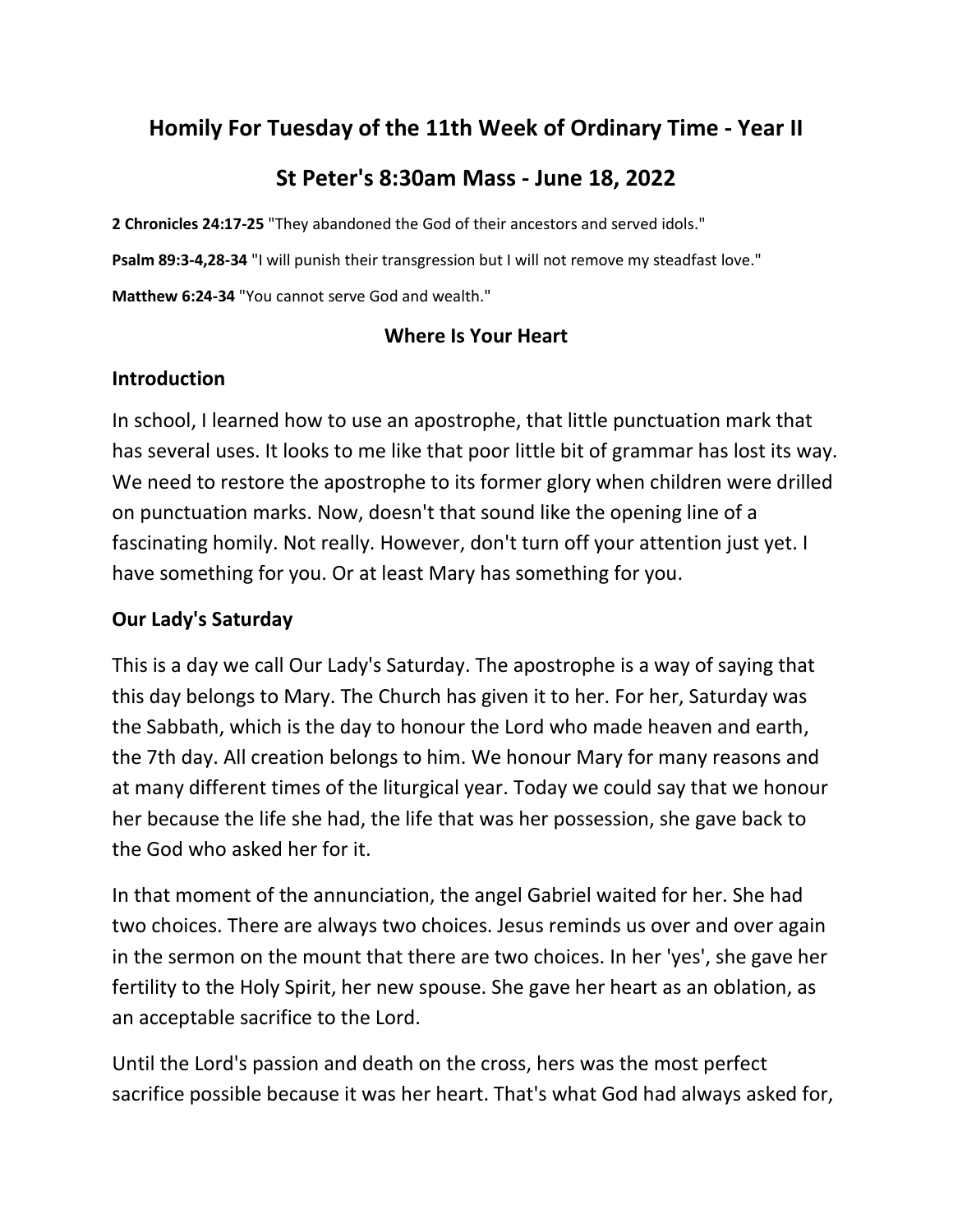that people sometimes were willing to give, but most times not. King David, the man after God's own heart, was the one who understood this as we read in Psalm 51: The sacrifice acceptable to God is a contrite heart.

According to St. Thomas Aquinas, we sanctify Saturday in honor of the glorious Virgin Mary who remained unshaken in faith all day Saturday after the death of her Divine Son." She is the "preparer" who helps us reap the fruit of our labour on Sunday, the day of the Resurrection.

# **Matthew**

Jesus teaching is that you can have possessions. That is not an evil. But don't pour your heart into them. How many times do we say that someone put his heart and soul into an earthly good.

Money is a powerful idol. Money can't buy spiritual goods. But it can get you things, the distractions of the world. It can also get us the illusion that we are secure. It wants to make us anxious about the future so that we will hoard it in the present. Generosity is destroyed in the process. But Jesus says you can't serve money and God. Neither will settle for just part of your attention. Both want your whole heart. St. Jerome points out that Jesus did not say: he who *has* riches. Rather, he who *serves* riches.

Jesus says the only security against an uncertain future is our certainty in God. When we put our trust in spiritual goods, we stop worrying about physical goods. If we find ourselves anxious because of ups and downs in the economy, we need to check our hearts. But when we decide to serve only God, there is freedom. The things of the earth are always going to be a temptation. But God doesn't want our material success. He wants true peace and happiness for us, peace that surpasses all understanding.

# **2 Chronicles**

In the passage from Chronicles, King Joash and the people had turned away from God to trust in worldly alliances and false worship. So often those go together. They had kept their hearts from God. They had dragged their souls through the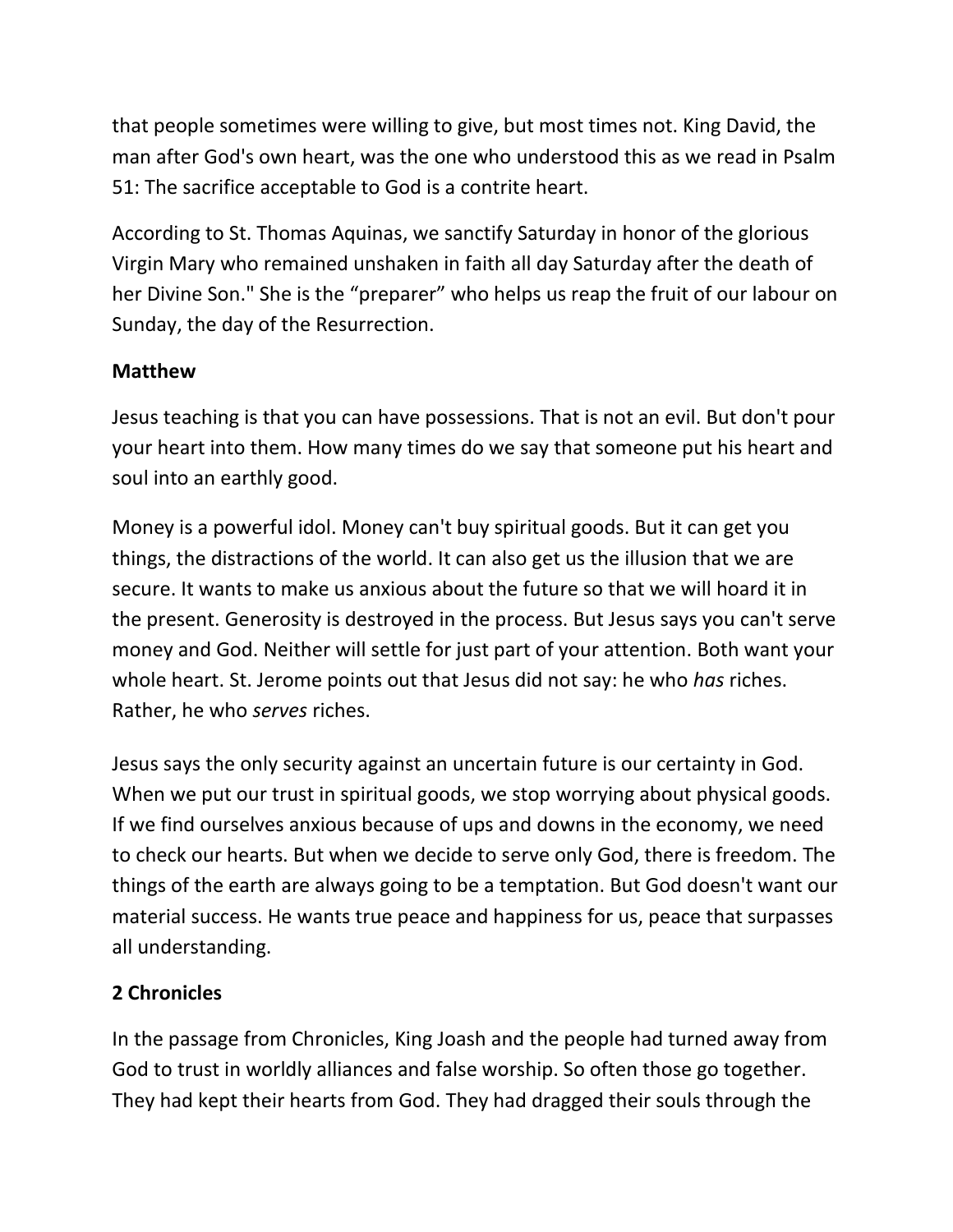mud of idolatry. Prophets were sent to correct them. They did not just ignore that Word. They killed the one through whom that Word came, the Old Testament Zechariah. The New Testament Zechariah and his wife, Elizabeth, became the parents of the greatest of the prophets, John who would prepare the way of the Lord, the fullness of the Word of God. God's perfect plan of salvation will always be advanced. The only question for us is whether we will participate in his plan.

# **Conclusion/Call to Action**

Life can be stressful at times. It is natural for us to look for ways to ease that stress. Many of those are quite wholesome. Ultimately, though, our freedom from stress, our peace, is going to come from God. That's not easy. Pope Francis says that it takes our courage to follow Jesus closely. The Catechism gives a more formally written answer: "Abandonment to the providence of the Father in heaven frees us from anxiety about tomorrow."

This is the day that the Lord has made. This is the day that belongs to God. In the Church, we give this day to Mary. She, in turn, shows us the way of the true disciple. She gives it back to God and, in the process, gives birth to the Saviour. We can imitate her or not. On this, Our Lady's Saturday, the choice seems clear.